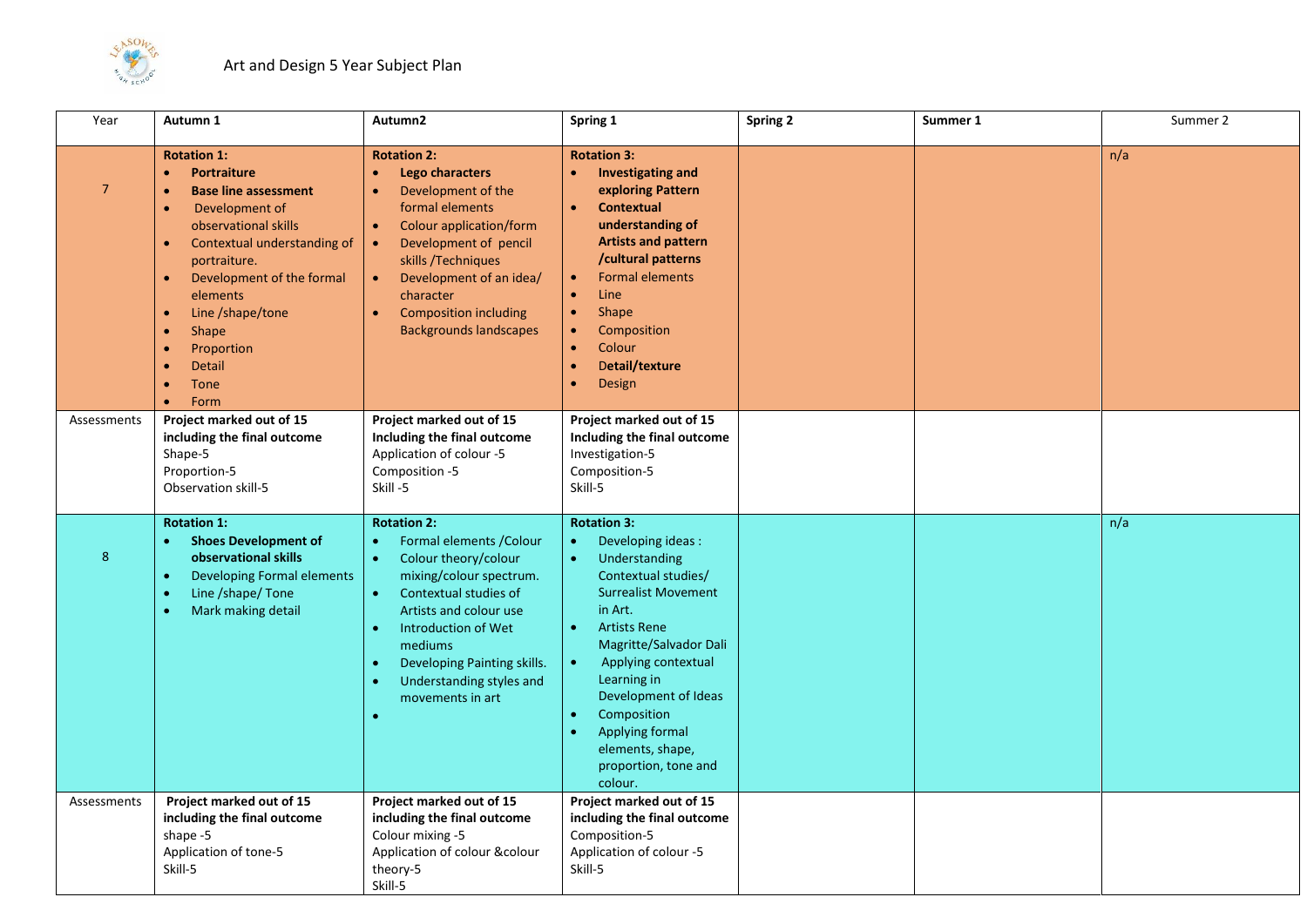## Art and Design 5 Year Subject Plan

| $\overline{9}$ | <b>Skills Project/foundation of</b><br>techniques and materials.<br><b>Natural Forms</b><br>$\bullet$<br>Formal Elements./ How to<br>$\bullet$<br>Describe using 2d<br>techniques<br>Observation/ Primary and<br>secondary source<br>Line<br>$\bullet$<br>Shape<br>$\bullet$<br>Form<br>$\bullet$<br>Mark making and detail<br>$\bullet$                      | <b>Natural Forms</b><br><b>Techniques and materials</b><br><b>Formal elements</b><br>Describe colour<br>Investigate dry and wet<br>materials<br>Using tone in colour to<br>create form.<br>Introducing print making<br>techniques<br>Holograph<br>$\bullet$<br>/shape/recycled materials<br>Lino cut line and shape                                                                                                                                               | <b>Natural forms</b><br>$\bullet$<br><b>Investigating 3d</b><br><b>Techniques and</b><br>materials.<br><b>Contextual reference</b><br>$\bullet$<br>artist Kate<br><b>Malone/Keith Randell</b><br><b>Developing design</b><br>ideas                                                                                | <b>Developing</b><br>$\bullet$<br>knowledge of working<br>with Clay.<br><b>Response -Producing</b><br>$\bullet$<br><b>Clay pot outcome</b><br><b>Evaluation</b><br>$\bullet$  | <b>Natural forms</b><br>$\bullet$<br><b>Formal elements</b><br>Pattern based project<br>$\bullet$<br><b>Graphics</b><br>$\bullet$<br><b>Observational studies</b><br>$\bullet$<br>, Primary and secondary<br><b>Visit the Botanical</b><br>$\bullet$<br><b>Gardens-Primary</b><br>source<br><b>Contextual studies</b><br>$\bullet$<br>Contemporary and<br>$\bullet$<br>traditional artists<br><b>William Morris</b><br>$\bullet$<br>/Beatrice Milhaze / Millie<br>$\bullet$<br>Marotta / Abby Diamond | <b>Response Postcard design</b><br>Investigation of styles and<br>$\bullet$<br>movements in art<br>Develop ideas combining<br>observation and<br>contextual information<br>Develop composition<br>$\bullet$<br>Investigate Digital Media<br>$\bullet$<br>Develop out comes using<br>Photo shop / Digital Media<br><b>Student Response</b><br><b>Completed celebration</b><br>postcard for the arts<br>Department |
|----------------|---------------------------------------------------------------------------------------------------------------------------------------------------------------------------------------------------------------------------------------------------------------------------------------------------------------------------------------------------------------|-------------------------------------------------------------------------------------------------------------------------------------------------------------------------------------------------------------------------------------------------------------------------------------------------------------------------------------------------------------------------------------------------------------------------------------------------------------------|-------------------------------------------------------------------------------------------------------------------------------------------------------------------------------------------------------------------------------------------------------------------------------------------------------------------|-------------------------------------------------------------------------------------------------------------------------------------------------------------------------------|-------------------------------------------------------------------------------------------------------------------------------------------------------------------------------------------------------------------------------------------------------------------------------------------------------------------------------------------------------------------------------------------------------------------------------------------------------------------------------------------------------|------------------------------------------------------------------------------------------------------------------------------------------------------------------------------------------------------------------------------------------------------------------------------------------------------------------------------------------------------------------------------------------------------------------|
| Assessments    | Project marked out of 15<br>including the final outcome<br><b>Accuracy to shape-5</b><br><b>Applying tonal detail-5</b><br>Describing using mark making -5                                                                                                                                                                                                    | Project marked out of 15<br>including the final outcome.<br><b>Describing using colour-5</b><br><b>Application of material-5</b><br><b>Demonstrating Skill -5</b>                                                                                                                                                                                                                                                                                                 | Project marked out of 15<br>including the final outcome<br>Referencing and<br>researching artists-5<br><b>Developing Ideas -5</b><br><b>Demonstrating skills -5</b>                                                                                                                                               | Project marked out of 15<br>including the final outcome<br>Investigating design -5<br>Making with clay-5<br>Final outcome and project<br>skills -5                            | Project marked out of 15<br>including the final outcome<br><b>Investigating artists-5</b><br><b>Investigating materials -5</b><br><b>Demonstration of skills -5</b>                                                                                                                                                                                                                                                                                                                                   | Project marked out of 15<br>including the final outcome<br>Design Ideas -5<br>Final post card design -5<br><b>Demonstration of skills -5</b>                                                                                                                                                                                                                                                                     |
| 10             | <b>GCSE Theme related</b><br>$\bullet$<br>portfolio.<br>Students are given a<br>stimulus/title<br>(Marine Life, Birds,<br>Animals, the zoo).<br>Previous learning is used to<br>develop work.<br><b>Work shop lessons:</b><br>AO3:Record<br>$\bullet$<br>observations to aid<br>development(<br><b>Workshops-Drawing,</b><br>photography, texture<br>,colour. | <b>GCSE</b> Development of ideas<br>compositions.<br>Continued investigations<br>Investigation of materials.<br><b>Workshops in:</b><br><b>Painting Acrylic</b><br>$\bullet$<br>Multi media<br>$\bullet$<br>Printmaking<br>$\bullet$<br>Explore<br>$\bullet$<br>AO1: Research (images,<br>contextual reference given<br>artists styles and<br>movement.<br>AO2: Workshops in<br>materials and techniques.<br>How to contextualise<br>reference artists and styles | <b>GCSE Continued</b><br>development of :<br>A01<br>$\bullet$<br><b>AO2</b><br>$\bullet$<br><b>AO3</b><br><b>Introduction of</b><br>AO4. Respond<br>Develop ideas for individual<br>responses.<br>Combine artist research<br>Materials and techniques<br>Observations.<br>Develop personal<br>responses and ideas | <b>AO4</b> :Select and<br>$\bullet$<br><b>Create</b><br>Analyse ideas, select an<br>appropriate response from<br>investigations.<br><b>AO4: Create a final</b><br>conclusion. | <b>AO4: Personal Response</b><br>$\bullet$<br><b>Complete and refine</b><br>$\bullet$<br>final conclusion<br>personal response                                                                                                                                                                                                                                                                                                                                                                        | <b>Introduce Exam style question</b><br>independent selection from a<br>number given starting points<br>Research<br>Record<br>Investigate                                                                                                                                                                                                                                                                        |